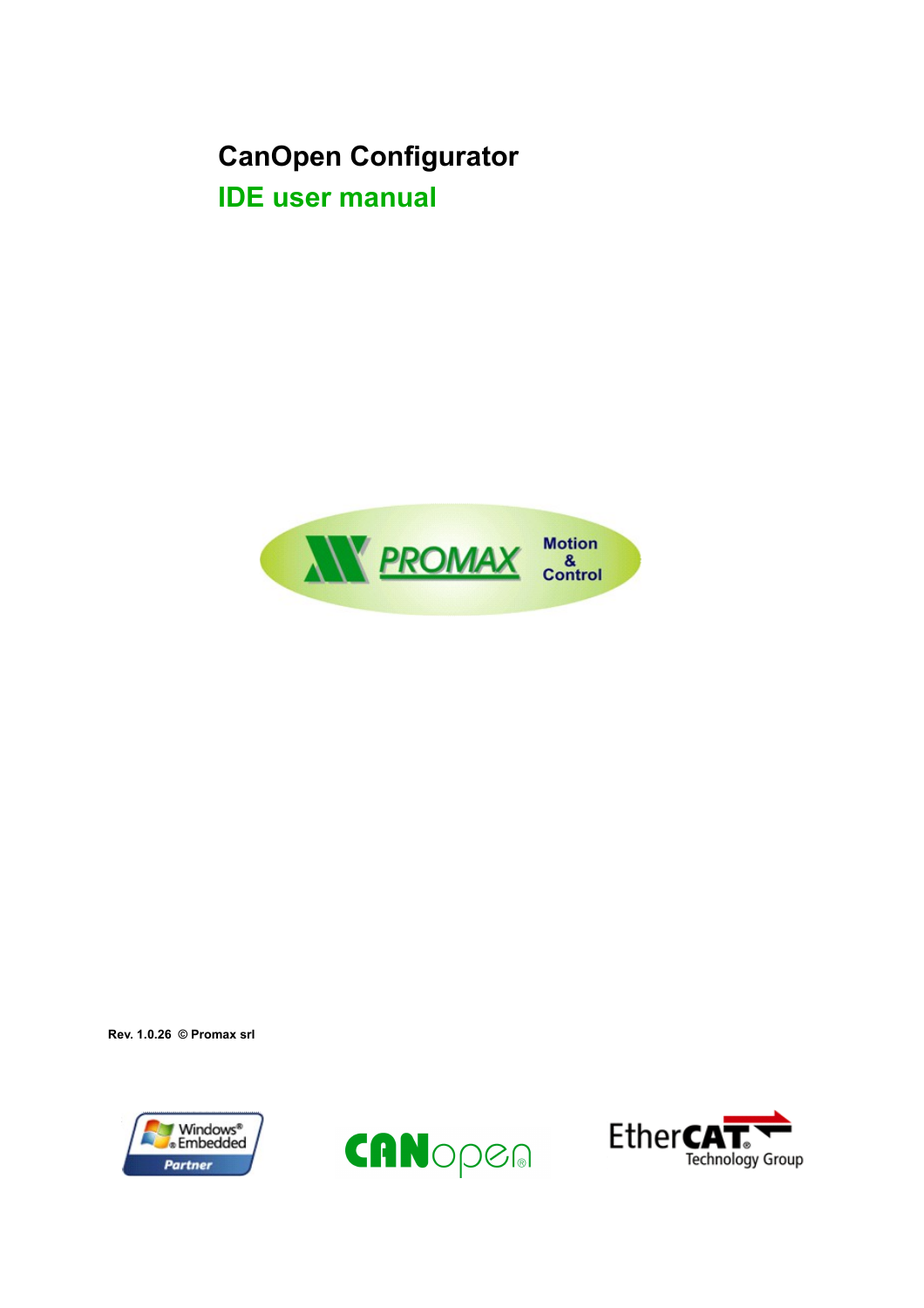# **1 Introduction**

The CanOpen Configurator software, is a tool that is included in the VTB IDE package and allow to describe the CanOpen net that a Promax CNC will use.

With this software, the developer can easily describe the number of slave nodes and the various PDOs that the net will exchange.

# **2 Note on the devices using**

This software can work with Promax CanOpen slaves (Old CanIo and CanAx or newer NG series) and also with third companies slaves.

The only needed is to have a standard EDS file of the device, to understand which are the properties or the objects that can be used.

For third company EDS files, ask to the producer to provide it.

## **3 Note on the CanOpen configuration meaning**

CanOpen configuration initialize every slave node inside the net, with the needed synchronous PDOs (Process Data Object).

It also informs the CanOpen master on which data it will exchange with the slaves that are in the net, using the PDO communication.

At the end of the procedure, it also makes the slaves in the "operational" state, with a NMT command, as defined in the DS301 draft.

Data and the structures that can be configured inside every slave, depends on the device firmware, not from the CanOpen configurator software and are described in the EDS file of the device.

The net Configuration isn't linked to the master that will use it, but only on the slave devices present in the net.

The net configuration, can be also empty, without any PDO configured. It means that the master will not exchange any synchronous data with the slave. Perhaps, everything will be managed only with asynchronous SDO. The only thing that will be always made, is the NTM command.

An unknown slave can be also simulated with EDS file of a similar device, not supplied from the manufacturer and already present in the library, but without any guaranties of success.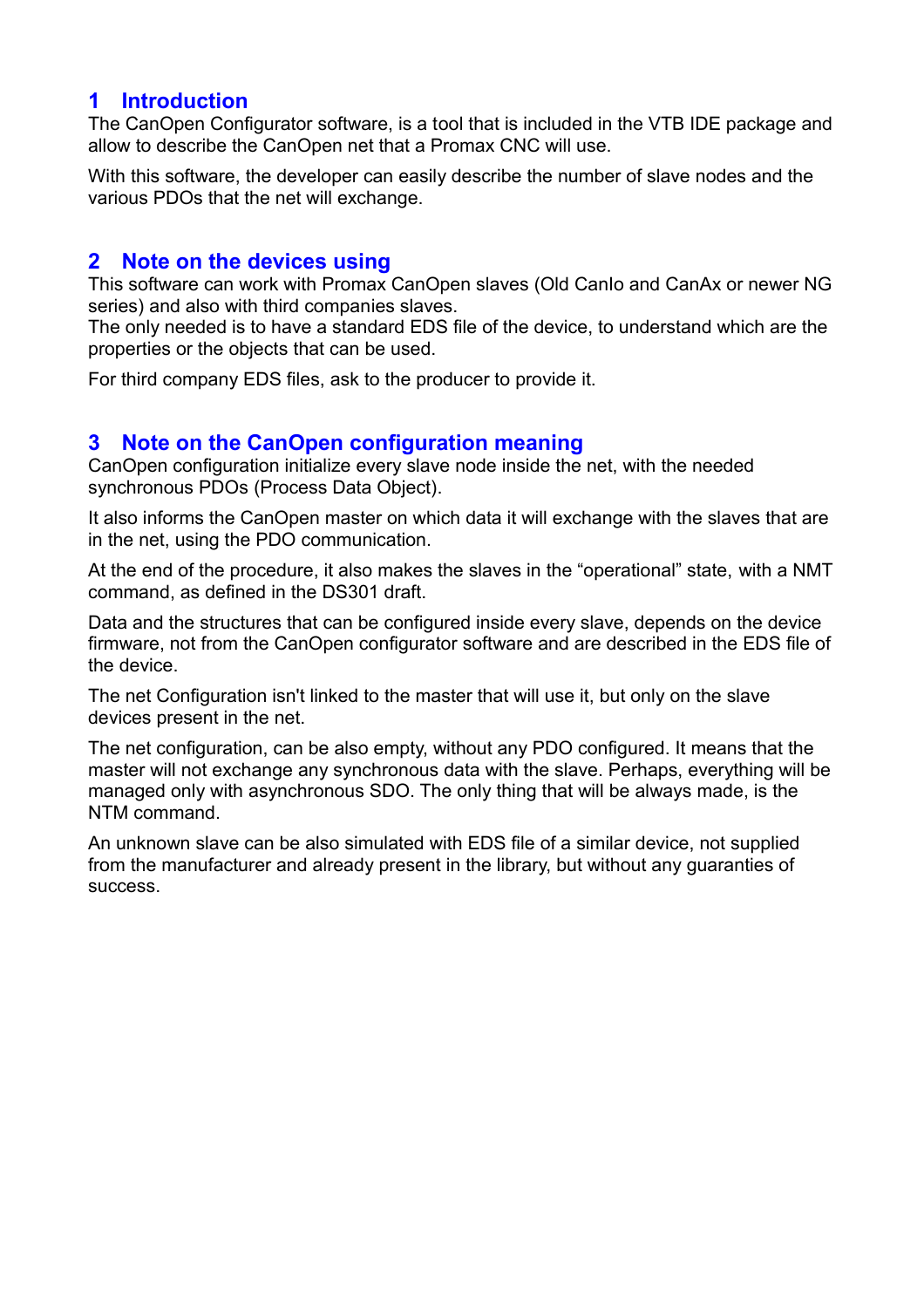# **4 Main interface**



*fig. 4.1: Main interface*

### Configuration panel Characteristics of PDO

Can Open Configurator interface, appear as a standard Windows style application, with classics menu and tool bar.

Then there is a configuration panel, that shows the actual configuration with the name of the file and the various nodes included.

The other section can show a summary of the characteristics of the selected PDO.

#### <span id="page-2-0"></span>**4.1 Tool bar**

|                | Nuova Configurazione - From menu File $\rightarrow$ Nuova                                                                                                         |
|----------------|-------------------------------------------------------------------------------------------------------------------------------------------------------------------|
|                | It creates a new configuration file. The previous one is closed requesting a confirm for<br>saving.                                                               |
|                | Apri Configurazione - From menu File $\rightarrow$ Apri                                                                                                           |
| $ \mathbf{z} $ | It opens an existing configuration.                                                                                                                               |
|                | <b>Salva Configurazione</b> - From menu File $\rightarrow$ Salva                                                                                                  |
| Н              | It saves the current project. Also create the VTB - linkable file and makes an analysis on<br>the number of PDOs and the transmission time needed to manage them. |
| O              | Guarda file di Configurazione – From menu Opzioni $\rightarrow$ Mostra file finale                                                                                |
|                | Allow to see the real configuration file that will be linked in the VTB project                                                                                   |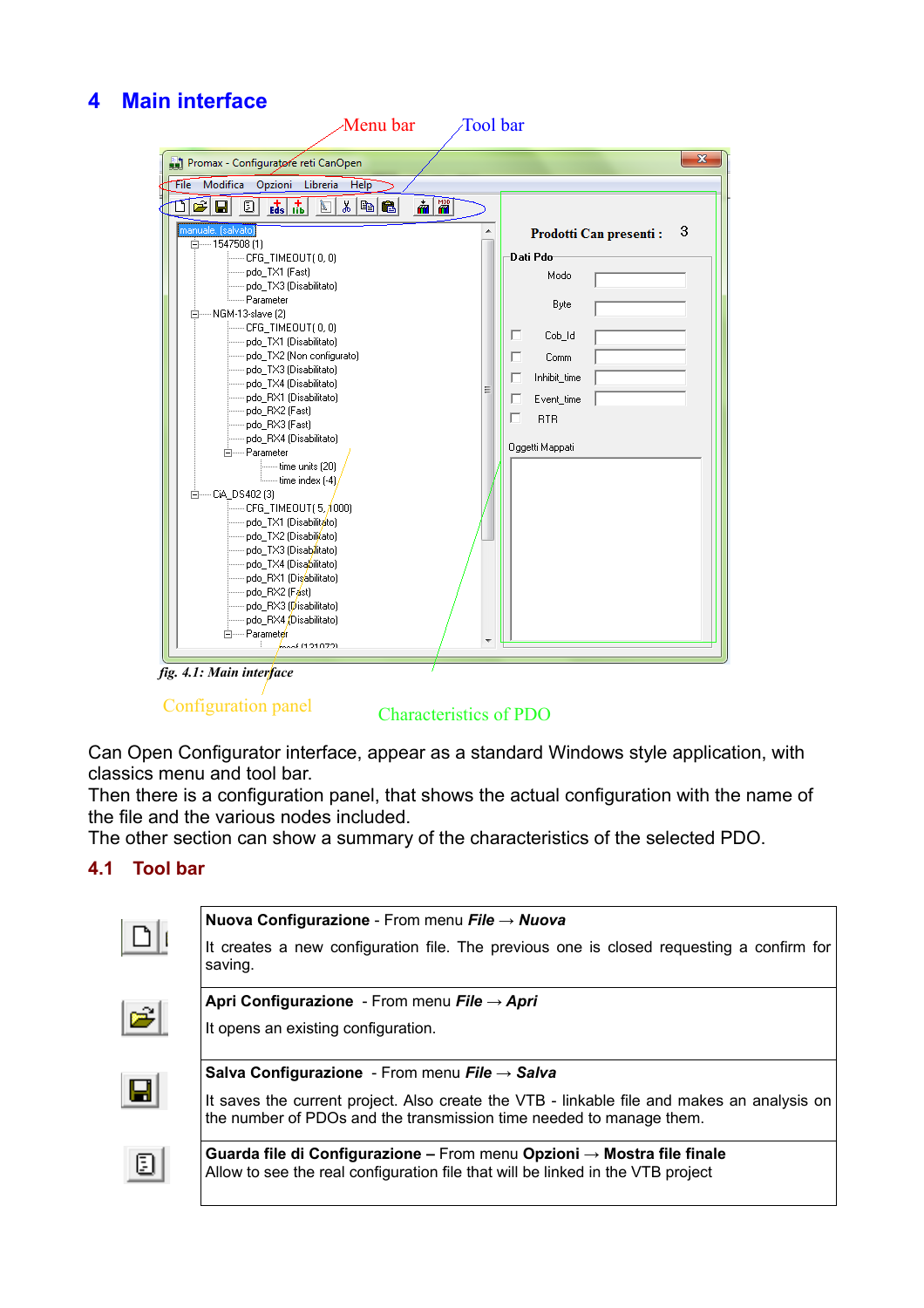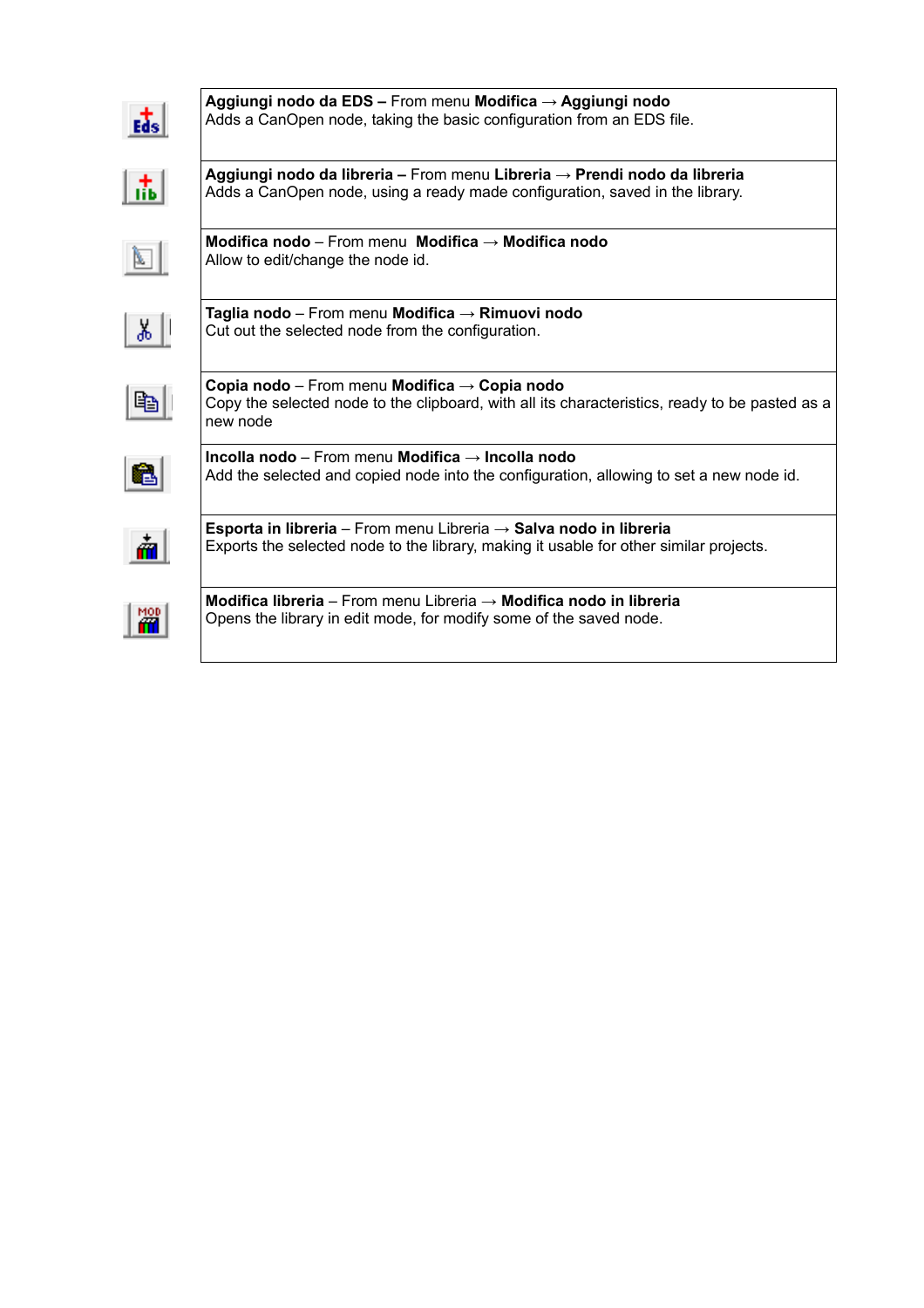#### **4.2 Configuration panel**

The Configuration panel it's the real work area of the application. It shows the actual net configuration and makes possible to modify it. Every work that we must do in our file, can be made here, selecting various informations and using the tool bar or menu command.



The tree structure displays the composition of the configured CanOpen net. The root it's the project name and every branch represents a node.



In example, taken from a real configuration, we have:

- NGM13 it's the slave/node type;
- node id it's 2:

After, there is a very useful function: configuration time-out (see [4.2.1\)](#page-4-0).

Then we can see the defined structure of the device we are using, taken from its EDS file.

Here we have a device that have four TX (transmit) and four RX (receive) PDO.

The direction of the communication is define from the slave point of view, means that TX goes from slave to master while RX from master to slave.

Every PDO is showed with its active mode (see

#### [4.2.2\)](#page-5-0).

The last information we can see, are parameters that the function will set after making the slave configuration.

#### <span id="page-4-0"></span>4.2.1 Configuration Time-out

In normal situations, when the machine starts, it's usual to have the master CNC that makes initialization functions in a very short time, like the NG35 for ex., while one or more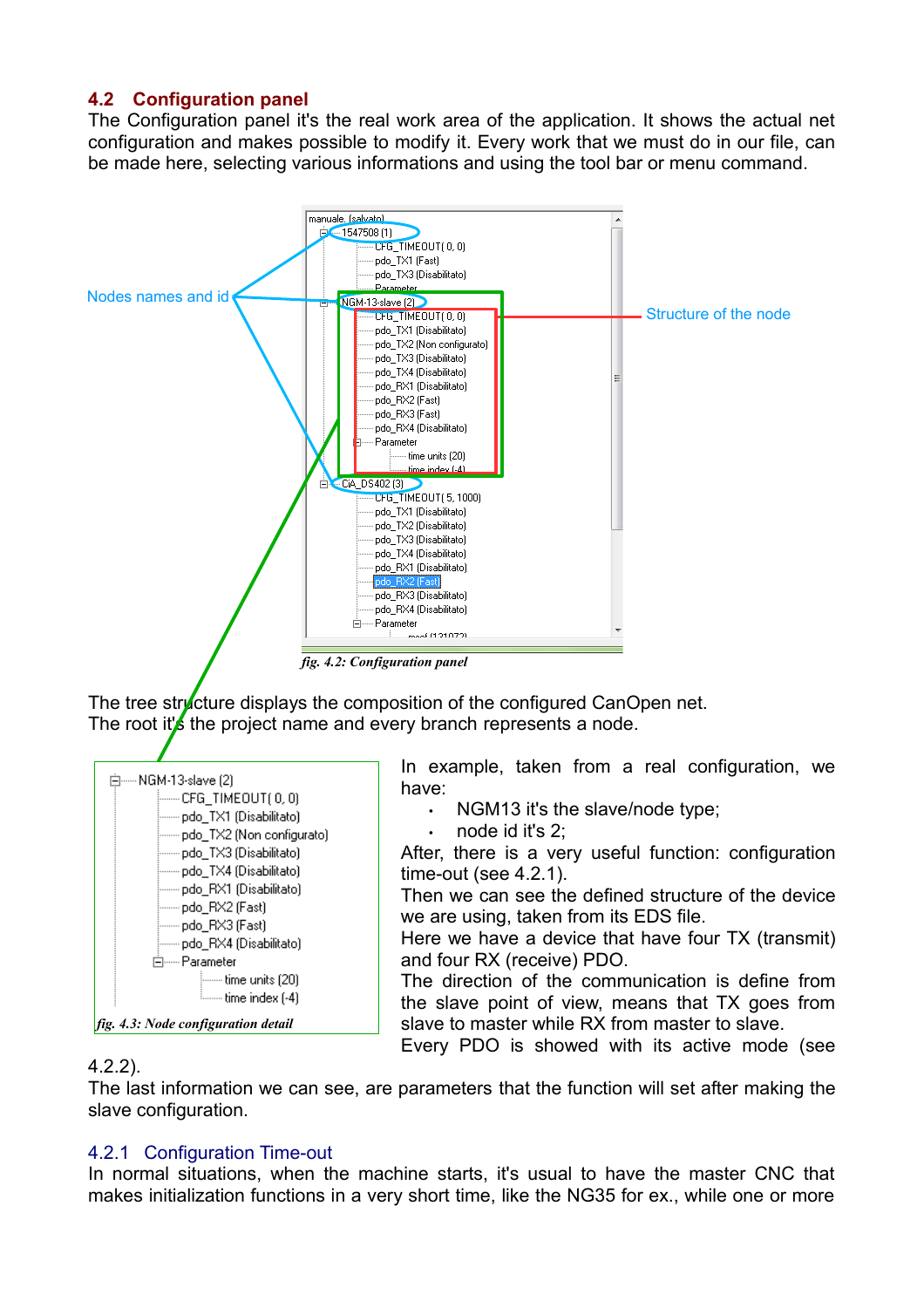slaves starts in a longer time, like drives.

Promax system makes the net configuration as the first initialization operation, then in this case could be possible that a device will be not configured, cause it's not ready to accept master instructions. Therefore the device will not be able to exchange PDO informations, like interpolated target quotas for ex.

How can we avoid this situation?

With the Configuration time-out. Using this strategy, when the master try to set the slave and the slave doesn't answer, it will try once again after a little while, then can try again and again...

How many times the master must try to reach the slave and how many time have to wait from one and another try?

These are the data that are closed inside the round parenthesis: making a double-click, will open a form, where can be setted in the right way.

> "Numero Ripetizioni" Repeat Number, are the times that the master will try to reach the slave.

| Par. di TimeOut su nodo 3                          |        |
|----------------------------------------------------|--------|
| Numero Ripetizioni 5<br>Tempo per ripetizioni 1000 | ms     |
| Ωk                                                 | Cancel |

"Tempo per ripetizioni" Time for repeat, expressed in ms, is the time between two repetitions.

In the example showed, the master will try to reach the slave (node 3) 5 times, wait 1000ms (1sec) every time. It means that the slave must have a start time, less then 5 sec.

*fig. 4.4: Time out details*

#### <span id="page-5-0"></span>4.2.2 Change PDO configuration

Now, let's see how we can change or add a PDO configuration in a slave device.

| Pdo<br>Mappature<br>$\Box + 1 \& \Box$<br>$0k$ $\sigma$<br>Prodotto: CiA DS402 (3)<br>Process data object: RX 2<br>CiA_DS402 (3)<br>Modo<br>Fast<br>$=$ $\text{cw}(16)$<br><b>iman</b> qi (32)<br>Byte<br>6<br>츠<br>Cob_Id<br>⊽<br>303 |
|----------------------------------------------------------------------------------------------------------------------------------------------------------------------------------------------------------------------------------------|
|                                                                                                                                                                                                                                        |
|                                                                                                                                                                                                                                        |
|                                                                                                                                                                                                                                        |
|                                                                                                                                                                                                                                        |
|                                                                                                                                                                                                                                        |
|                                                                                                                                                                                                                                        |
|                                                                                                                                                                                                                                        |
| Base Cob_id: ( Esadecimale<br>C Decimale                                                                                                                                                                                               |
| ⊽<br>Comm<br>11                                                                                                                                                                                                                        |
| Inhibit_time                                                                                                                                                                                                                           |
| Event_time                                                                                                                                                                                                                             |
| <b>RTR</b>                                                                                                                                                                                                                             |

*fig. 4.5: PDO config. details*

To change the PDO configuration, we

PDO properties Objects configured PDO type-id

can make a double-click on the required PDO, or select "Modifica  $\rightarrow$ Configura PDO" on the menu.

In the first row of the form that will appear, we can read the device name, then the PDO type-id.

The first property that can be setted, is the "modo", mode, that define the PDO mode of work.

Working as "fast" the PDO will be send or received on every sample time.

Working as "slow", can be useful to discharge the net traffic. When there



is more then one slow PDO, on every sample time will be send, from master to slave or vice versa, only one of this. Means that if we have 3 slow PDO, we'll have all data updated only after 3 sample times. Clearly, this mode can be used only with low rate changing data.

*fig. 4.6: PDOs mode*

"Disabilitato", disabled, means that the PDO will be disabled. It is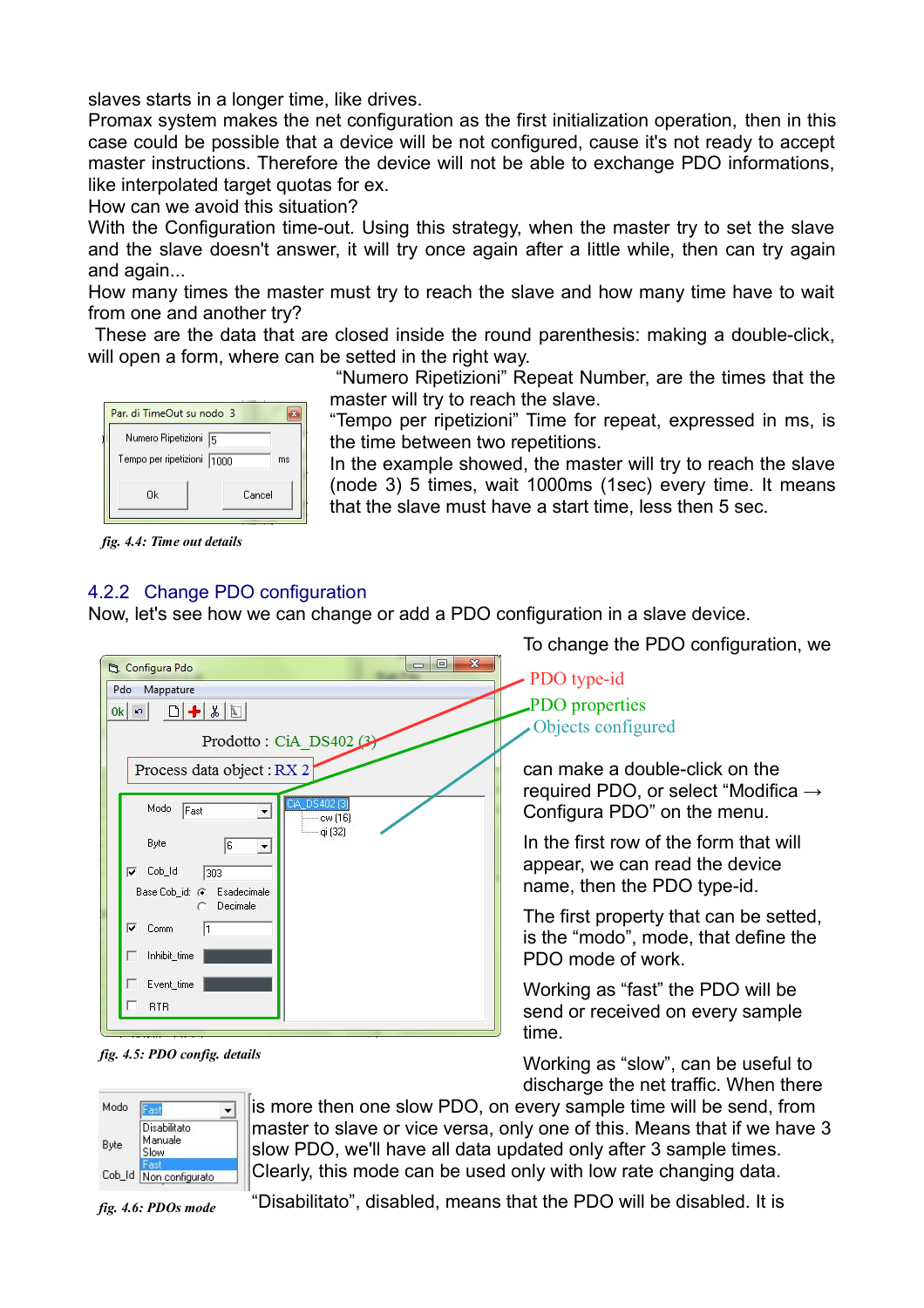useful to cut out some ready configured PDO in a device, but the possibility to do that, must be verified on the device manual.

"Non configurato", not configured, leave the standard device PDO configuration active. No change on this PDO, will be made by configuration function.

Last possibility is "Manuale" manual, means that the PDO declaration will be from another node, don't create a new PDO. In this case, the Cob-id of the PDO, will be the same as the node that have the right configuration. This type of work, will be explained better later (se[e](#page-13-0) [7\)](#page-13-0)

Then, there is the possibility to set the number of byte that will be exchanged in this PDO, with a maximum of 8 as standard, the Cob-id that is the index of the PDO in the net and will be created automatically by the software. As mentioned talking about the mode, there are some cases where we have to set manually the Cob-id, but we will turn back later on it.

In the right side of the form, we can see the data that are configured to be exchanged in the actual PDO and the dimension in bits.

Here we have an object named cw 16 bits long and another object named qi 32 bits long.

With a double-click on one of it, will open a form where we can see and set the object that we want to manage. It shows the name of the object, that we can change to easy

| Mappatura       |                                                                      |          |                 |                          |
|-----------------|----------------------------------------------------------------------|----------|-----------------|--------------------------|
| $0k$ $n$        |                                                                      |          |                 |                          |
| <b>Prodotto</b> |                                                                      |          | CiA DS402       |                          |
| Pdo             |                                                                      |          | RX <sub>2</sub> |                          |
|                 | Numero mappatura                                                     |          |                 |                          |
| Name            | [6040 sub0] cw                                                       |          |                 | $\overline{\phantom{a}}$ |
| Index           | 6040                                                                 | Subindex | 10              |                          |
|                 | Valuta index in base<br>$\bullet$ Esadecimale<br>$\bigcirc$ Decimale | Lenght   | 16              |                          |

*fig. 4.7: Object details*

remember it, the Can Open object dictionary index and sub-index and the length, expressed as bit.

Changing the index, always expressed as hexadecimal number, the software will search the relative object inside the EDS file of the device, with its standard name.

Also, it's possible to browse inside the list, to search what we need.

Clicking the "OK" button all changes will be confirmed, while the " $\sigma$ " button will discard any of it.

Pushing the "+" button on the previous form, a new object will be inserted inside the PDO, and opening it in the same way, we can configure the object to be exchanged.

About the object configuration inside a PDO we have to always remember two things: the first, as define in CanOpen specifications, the max length of a PDO will be 8 bytes, 64 bits, we can't exceed this length. We can use less of it, but not more than this. Second, activating a PDO, normally the application will show a configuration taken directly on the EDS file.

We can try to change it, but we have to verify if the device we are setting, have freely configurable PDOs or not. Otherwise, our operation will the ignored, in the best case, or generate an error during the operation, in the worst one.

#### 4.2.3 Parameters

In the lower part of a node-branch, there are parameters.

Parameters are device-objects that we want to write during the node initialization. It can be useful, for ex, to set the output state when the device loose the communication with the master, or to initialize some particular function inside the slave device.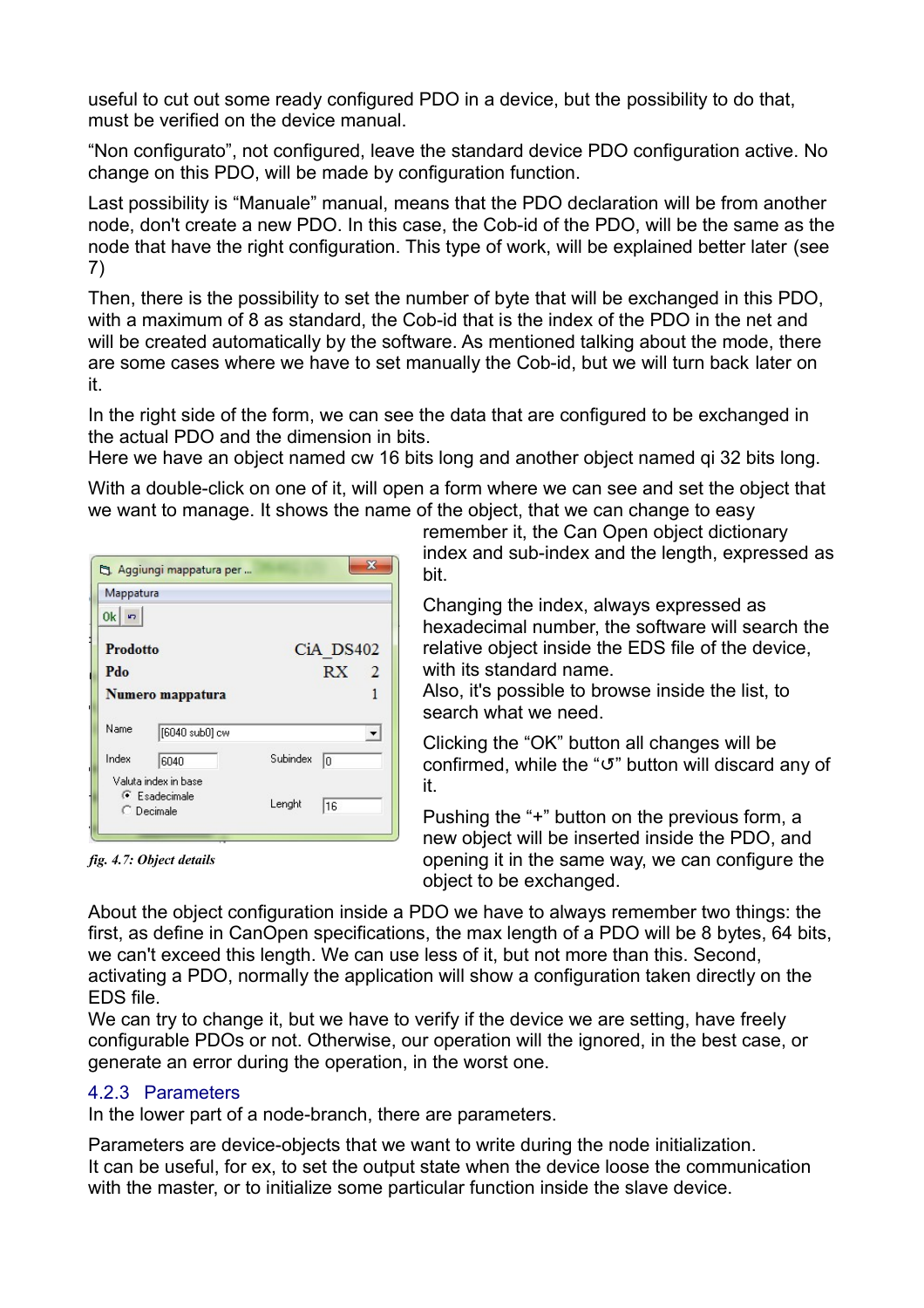Making a double-click on the parameters branch, it's possible to add a new parameter in a form similar to the PDO configuration while making the same on a parameter, it's possible to open and change its characteristics.

| Parametri                                        |          |               |
|--------------------------------------------------|----------|---------------|
| 0k<br>in.<br><b>Prodotto</b><br>Numero parametro |          | CiA DS402 (3) |
| Name<br>[3006 sub7] msof                         |          |               |
| Index<br>3006                                    | Subindex | 7             |
| Valuta index in base                             | NByte    | 4             |
| $\bullet$ Esadecimale<br>C Decimale              | Valore   | 131072        |

The only main difference between a PDO and a parameter property, is that we have to set a value that will written into the device.

*fig. 4.8: Parameter details*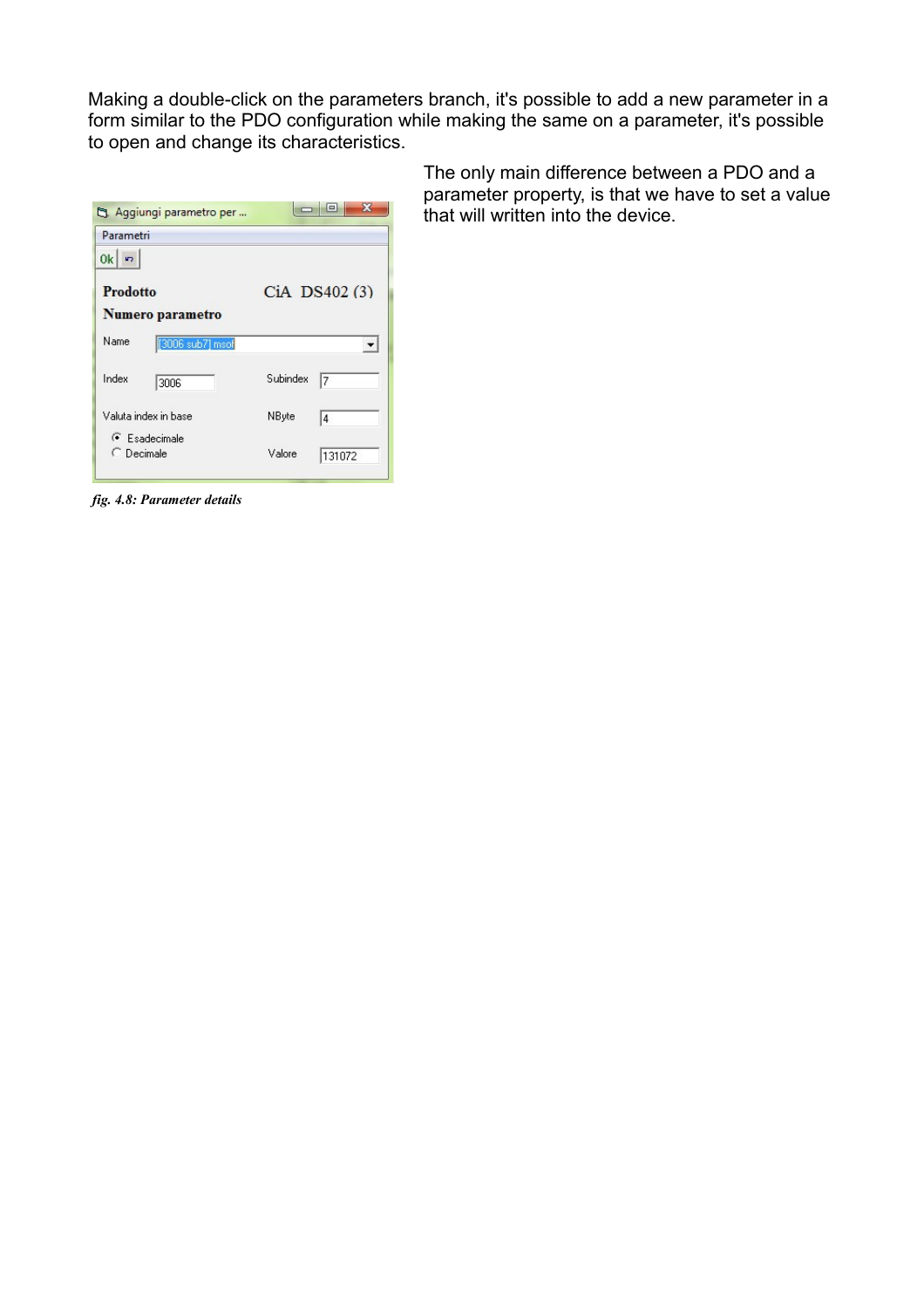### **4.3 PDO characteristics panel**

This panel make a summary of PDO properties.

On the upper edge, it shows the number of devices that the project contains.

Then, selecting a PDO of one device, it will show all the information about it, like Mode, Cob-id, length and so on.

It's only a visualization, it isn't possible to change any property on it.



*fig. 4.9: PDO properties summary*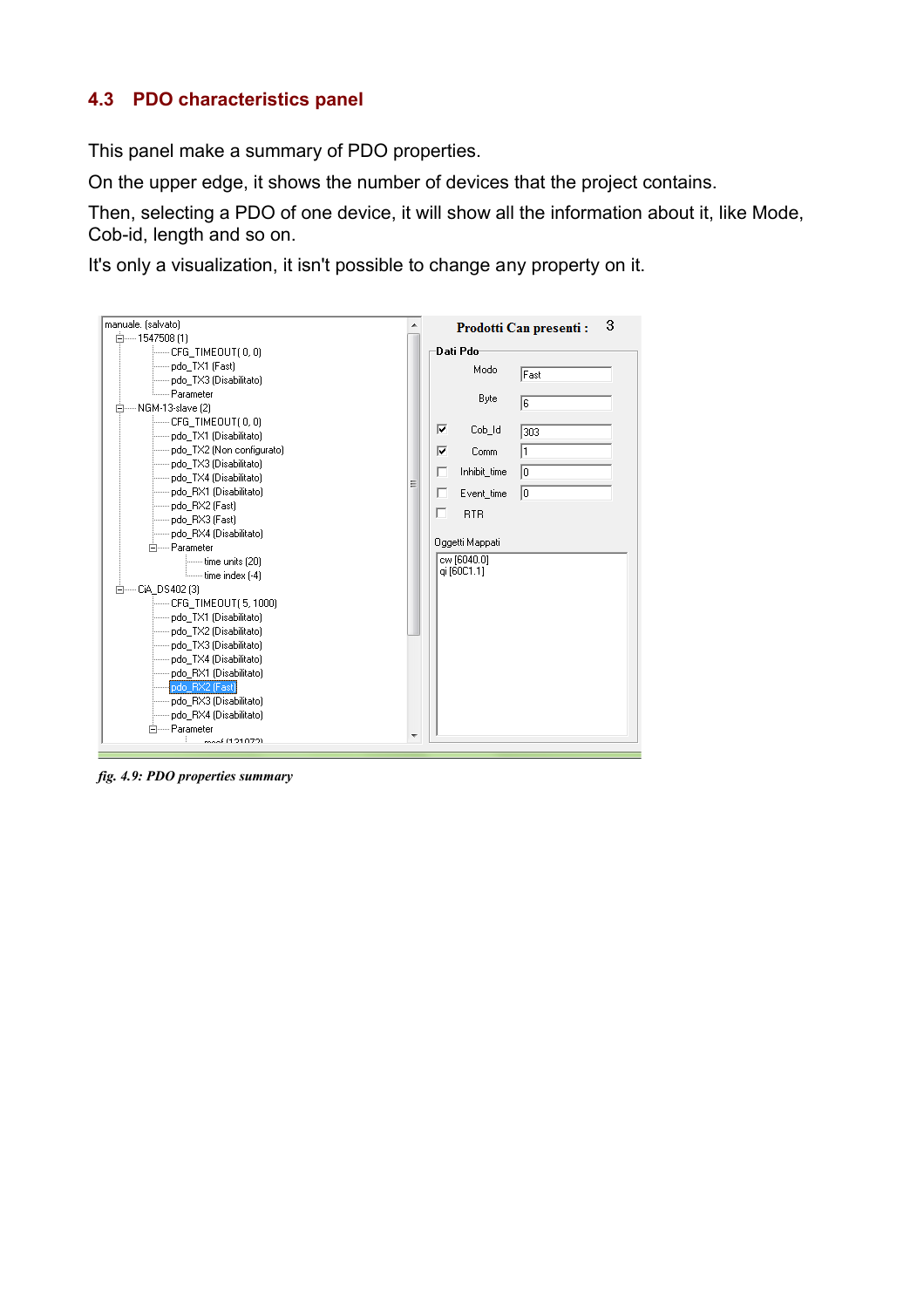# **5 Project management**

#### **5.1 How to add a node**

To add a node in a project, we have two main possibility:

- add a node using a EDS file, "+EDS" button;
- add a node from library;

About the using the library, we can talk about later (see [6\)](#page-11-0).

Using the EDS file, we can see a list of the devices that are present in the system, where it's possible to choose the required one. To add a new device, third parties or a new



*fig. 5.1: EDS file list*

Promax one as the same, just add the EDS file in the *\eds* directory inside the installation directory of Configuratore. After, the new device will appear in the list as the filename.

After selected the device, set the node of it and confirm the operation. If there is another device on the same node, the system will show an error message.

When the new node appears in the configuration panel, it can be possible to make any type of changes, allowed from the EDS file.

#### **5.2 Saving and verify a project**

Pushing the save button, the system will save the project, giving the same name as the VTB project name, only using a specific file type.

Moreover, after saving, it'll show a form where can be found some information about the project.

| $\Box$ $\Box$<br>x<br>Controllo Canali |
|----------------------------------------|
| Analisi canali della rete :            |
| TX FAST totali: 1                      |
| RX FAST totali: 3                      |
| TX SLOW totali : ก                     |
| RX SLOW totali: 0                      |
| <b>NUMERO PDO OK</b>                   |
| <b>BAUD RATE</b><br>1500               |
| 1,076 (msec)<br>Tempo                  |
| Πk                                     |
| Salvataggio file VTB                   |

*fig. 5.2: Project analysis*

It's very useful, because it shows the total number of TX and RX PDO configured in fast mode, the slow mode ones and the total time that will be taken by the communication management, depending on the baud rate.

Here we have to make a little note: in Promax system CNC, the max PDO number that can be managed by a master is 10, mixed RX and TX. Only NG35 can manage a higher number of PDO in particular cases. Refer to the VTB and NG35 to know how.

Therefore, if we have setted more then 10 PDO, the system will show a warning message and we'll must make some optimization in the project.

Also, selecting the baud rate that we have to use in the VTB application, it'll show the total time taken by the communication management, that can be compared with

the sample time of the application.

If the total time exceed the sample time, the application will not be able to manage any other instruction.

To ensure that the communication can't cause some problem on other sides of the VTB project, the communication time must not exceed the 60% of the sample time.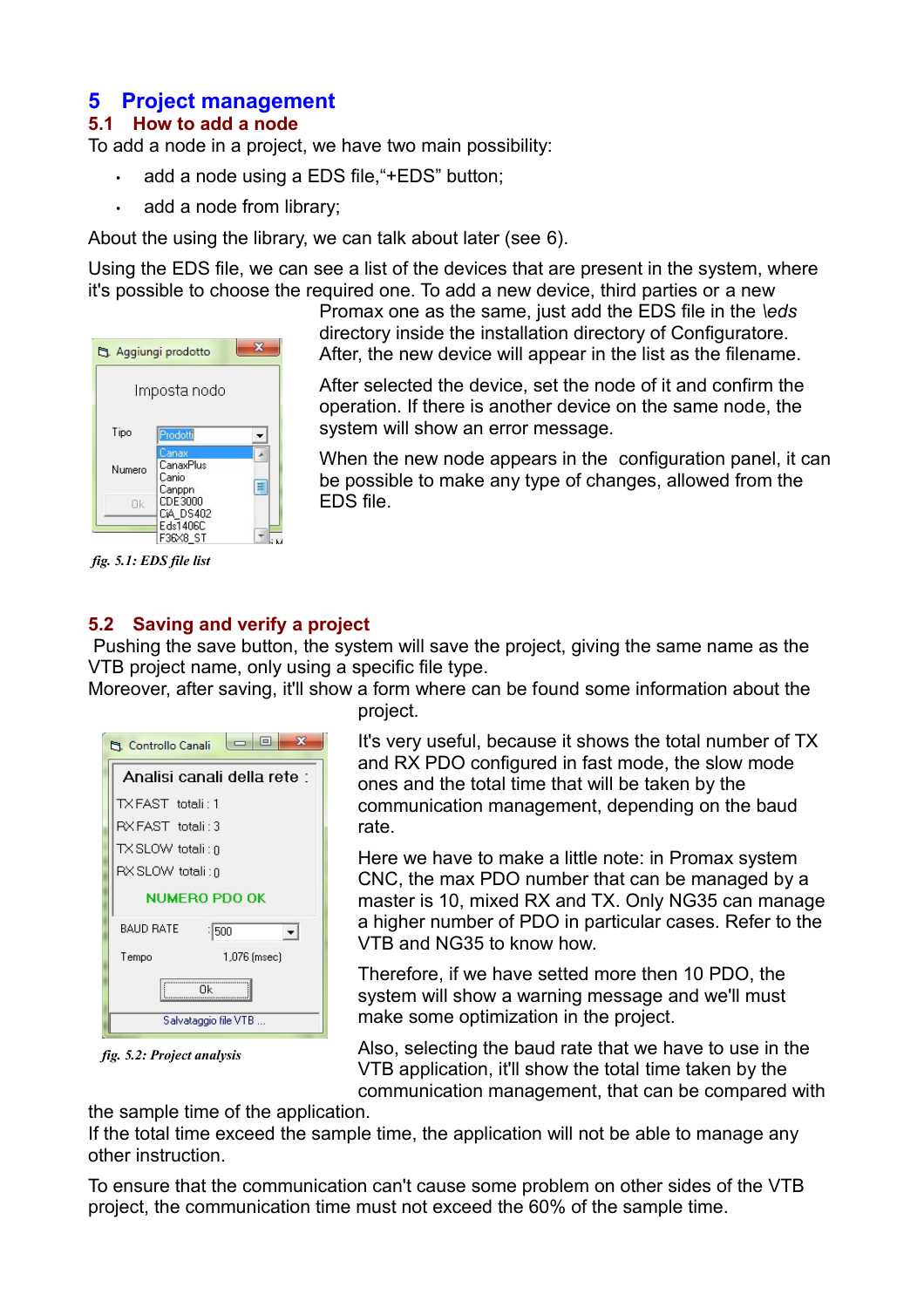Choosing "salva con nome, the only difference is that the system gives the possibility to set a different name to save it.

#### **5.3 Opening a project**

Starting the Configuratore inside VTB IDE, it will automatically open the configuration related to the VTB project.

Also there is the possibility to open a different project, using the commands described above (see [4.1\)](#page-2-0).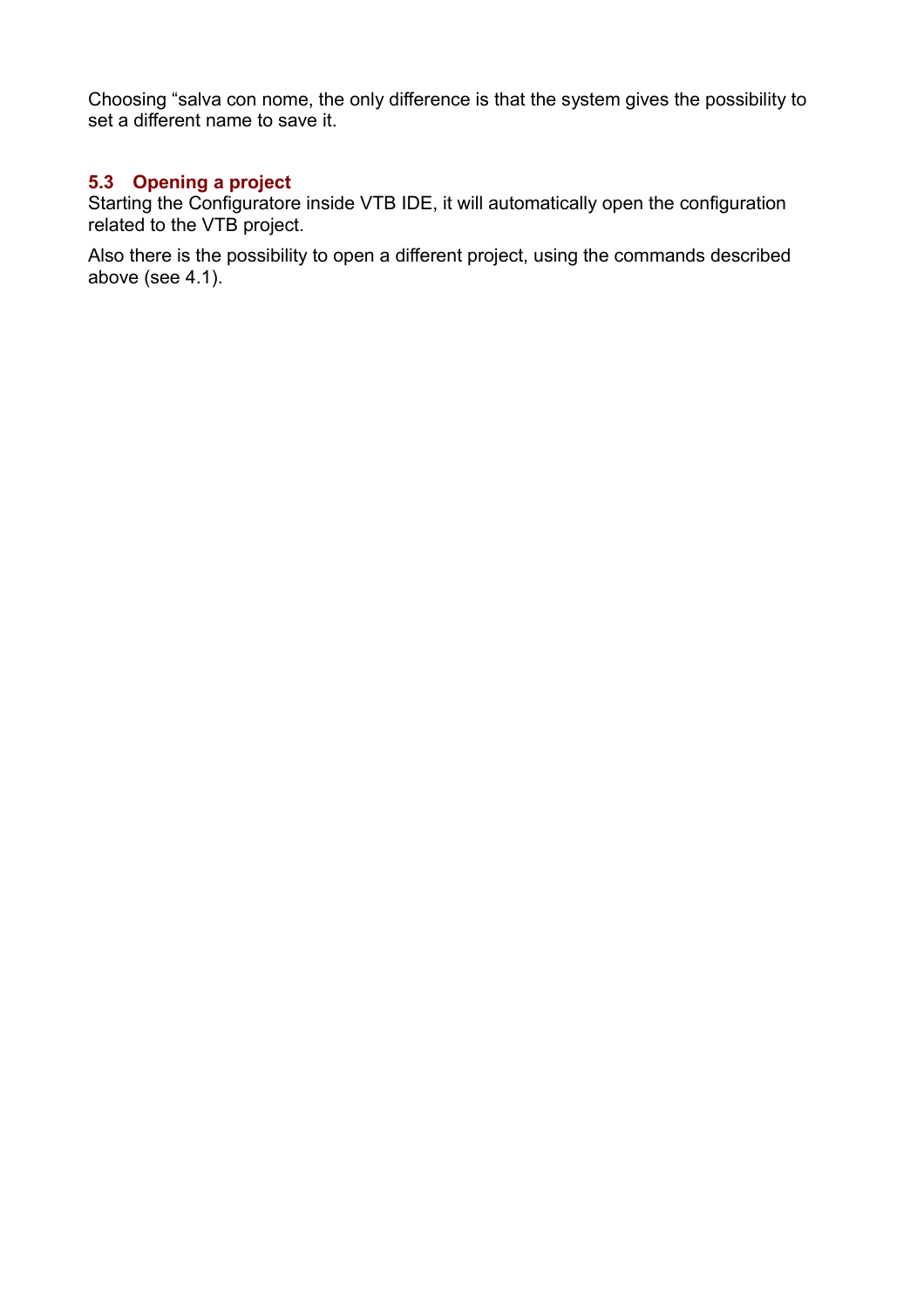# <span id="page-11-0"></span>**6 Library using**

Configuratore gives the possibility to save a ready made and tested configuration, that could be used inside any other project that have to use the same particular device.

It will be created a list of ready made configurations, named library, that can be modified, selected and so on.

#### **6.1 Save a configuration**

Using the "Esporta in libreria", export to library, button (see [4.1\)](#page-2-0), it is possible to save a device configuration.



*fig. 6.1: Save in library form*

The library as organized with a categories list, normally the producer name, and also sub categories, normally the device name, inside every category there are some ready made configurations.

Using the "Add categoria", add category, button and writing a new name in the text box, it's possible to create new categories.

Then the configuration can be saved with a name and a description that can be inserted in the appropriated space. "Salva in libreria", save in library, button complete the saving operation.

#### **6.2 Open a configuration**

The "+lib" button (see [4.1\)](#page-2-0), gives the access to the library, where a particular configuration can be selected.

Every configuration will be displayed with its description, allowing to see the already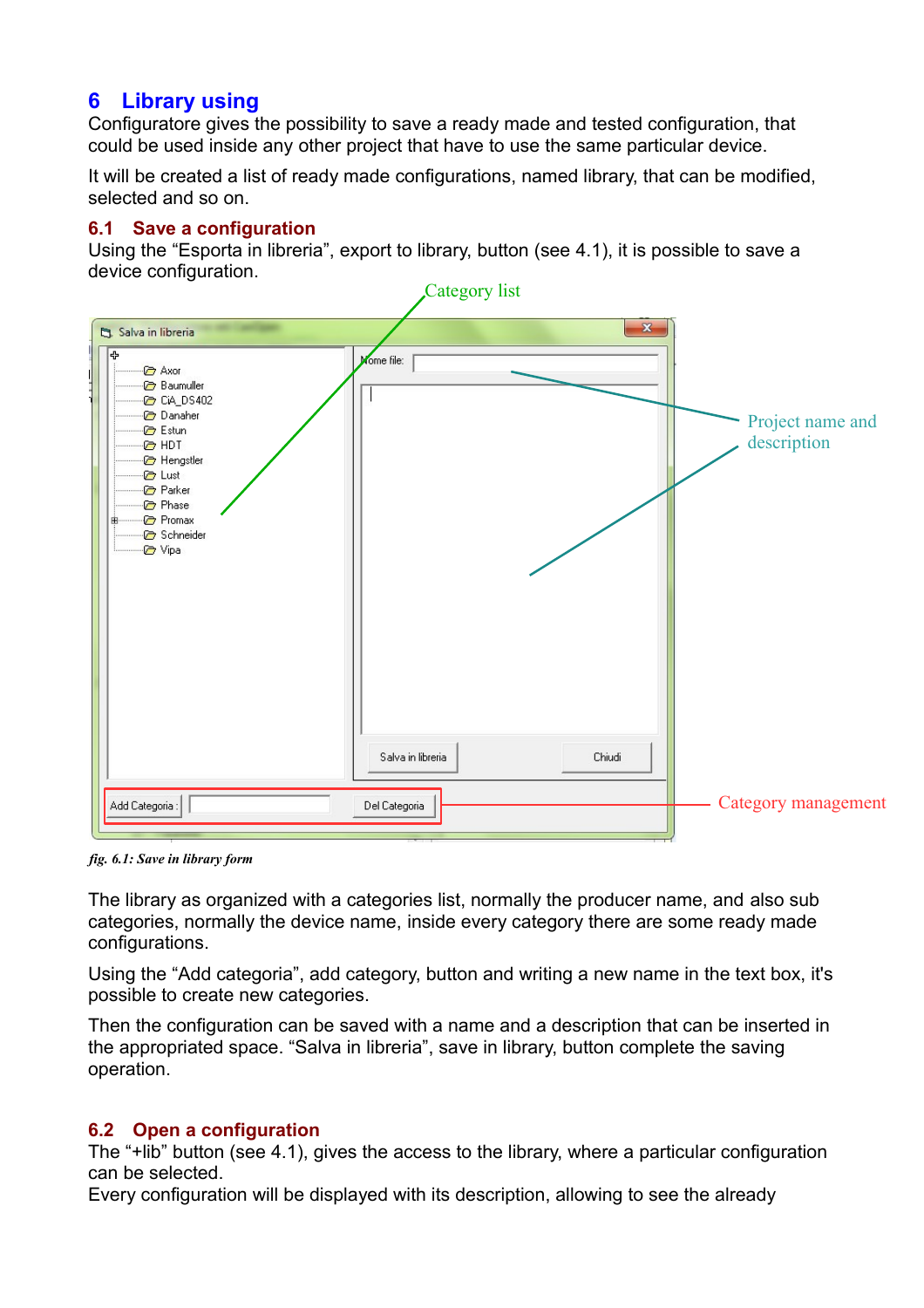configured objects or properties, for ex.

After the configuration as been inserted in the project, it can be modified as required in the normal manner.



*fig. 6.2: Insert from library form*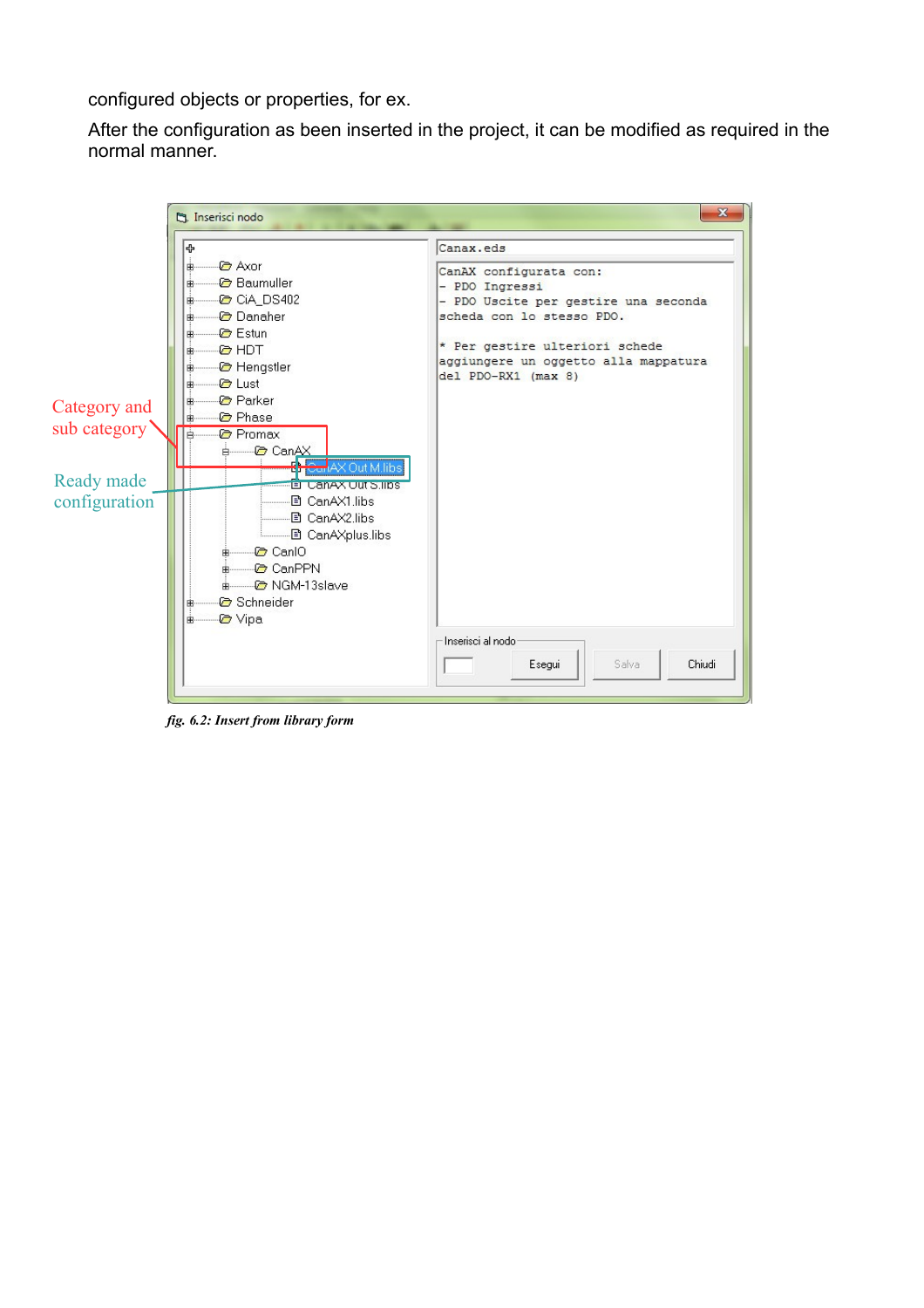# <span id="page-13-0"></span>**7 Note on "packed" PDOs**

A particular case of PDOs are "packed" PDO.

This a useful manner to manage data useful for more than one node, interpolated quotas or output state for ex, as a single PDO. It can be used only with RX PDOs (from master to slave).

As we know, the length of the PDOs data is 8 byte, but the various objects that can be exchanged inside it, have less length, for ex interpolated quotas have 4 byte length, or Promax slaves output state is 1-byte long.

How can we fully use the entire PDO length, without any "hole" in it?

#### Using the packed PDO.

What does it means? Consider the three images below,





*fig. 7.2: Second node PDO declaration*

There are displayed three I/O slaves, old Promax devices named Canio and CanAx, that have the RX1 PDO configured. As we can see the first slave (CanAx, node 9) have the PDO setted to "Fast", while the two others have the same one as "Manual".

But have a look on the summary on the right of each image. All three PDOs have the same Cob-id, but the first have three objects configured, while the others have only an objects.

The first one is the "packed" PDO, this PDO will be read from all three slaves for the output state. But how can they split its

*fig. 7.3: Third node PDO declaration*

#### own data from the others?

On every slave there is a parameter that specify this information.

As it is displayed in the figures above and showed in fig. [7.4,](#page-14-0) on every slave there is a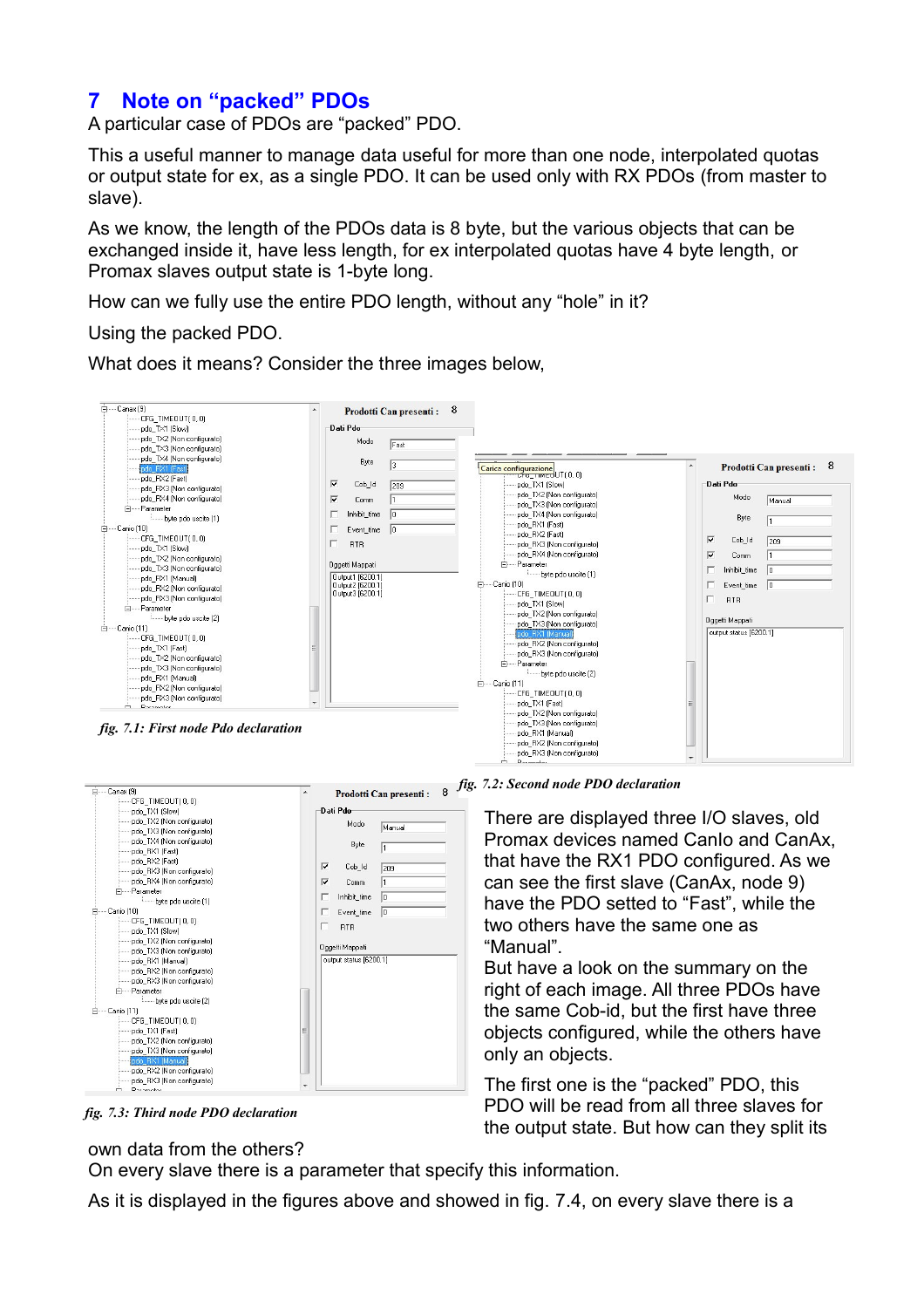parameter ("byte PDO uscite") that specify to the devices, where in the PDO data, starts the byte that it have to use. As showed, the first slave, will have his own data starting from the first byte, the second slave starting from the second byte and so on.

Using this PDO management, we can have only a PDO for 8-byte output block, also on 8



<span id="page-14-0"></span>*fig. 7.4: Output byte selection parameter*

different slaves and not 8 different PDOs, one for each one. It means low net charging.

The real PDO is defined in the first slave, where is the "Fast" mode. In the others, the "Manual" mode, tells to the device that the PDO where will be the data, is already defined somewhere, no new PDO have to be defined. The Cob-id have to be inserted manually as the same as "fast" PDO. The parameter tells to the device, what are its data within the PDO.

Therefore the master will send all data in one PDO, that every slaves will read it and select his own data.

The same thing can be made with the interpolated target quotas. This data is 4-bytes long, then we can

have one PDO with at least 2-devices data inside.

Not all devices supports "packed" PDOs, refer to the devices user manual to verify it.